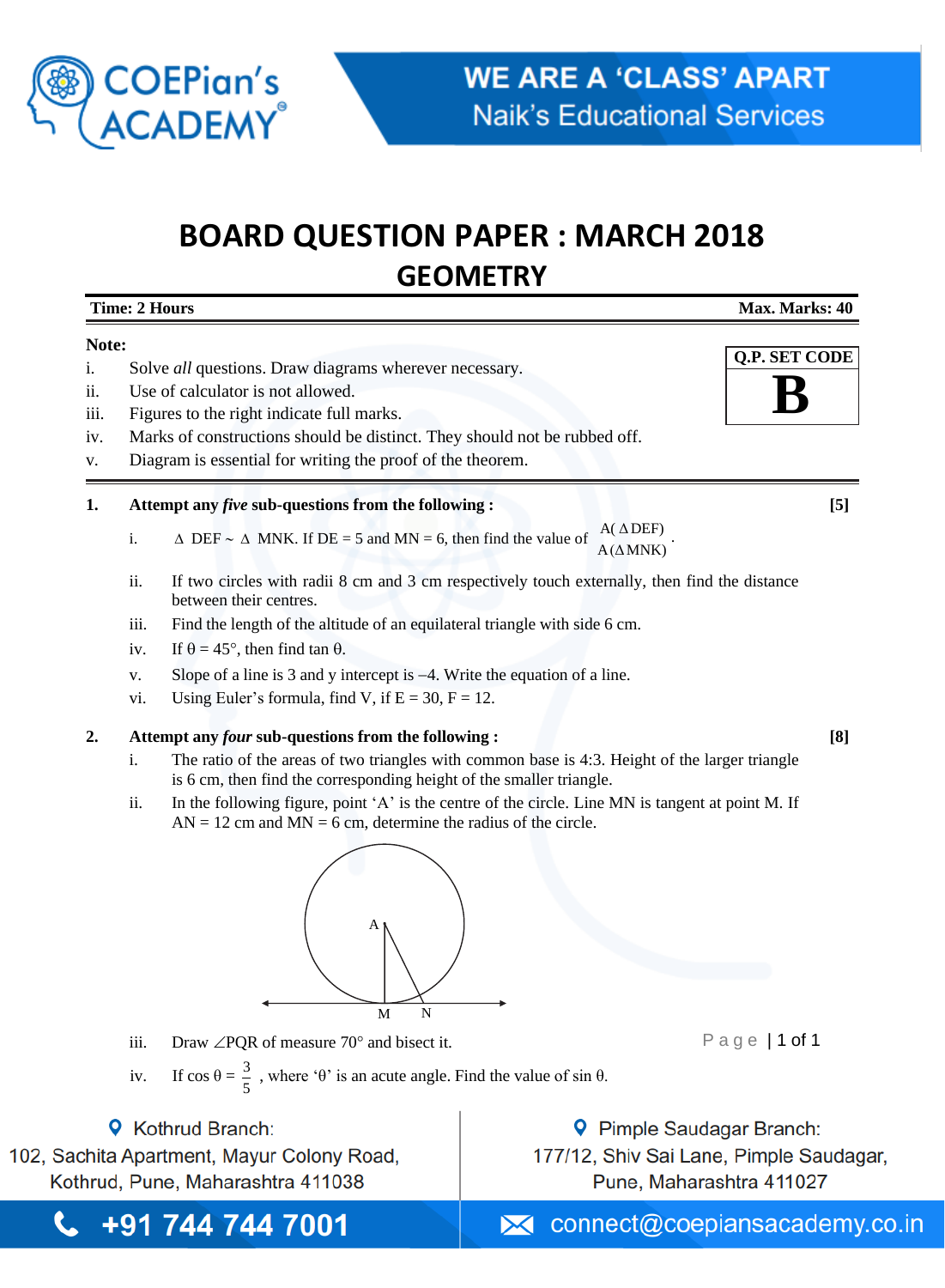

- v. The volume of a cube is  $1000 \text{ cm}^3$ . Find its side.
- vi. The radius and slant height of a cone are 4 cm and 25 cm respectively. Find the curved surface area of that cone.  $(\pi = 3.14)$

## **3. Attempt any** *three* **sub-questions from the following : [9]**

- i. In the following figure, seg DH  $\perp$  seg EF and seg GK  $\perp$  seg EF. If DH = 6 cm, GK = 10 cm and  $A(\triangle DEF) = 150 \text{ cm}^2$ , then find:
	- i. EF
	- ii.  $A(\triangle GEF)$
	- iii.  $A(\Box$  DFGE).



i. In the following figure, ray PA is the tangent to the circle at point A and PBC is a secant. If  $AP = 14$ ,  $BP = 10$ , then find BC.



ii. Draw the circle with centre C and radius 3.6 cm. Take point B which is at distance  $7.2 \text{ cm}$ <sup>1</sup> from the centre. Draw tangents to the circle from point B.

**9** Kothrud Branch: 102, Sachita Apartment, Mayur Colony Road, Kothrud, Pune, Maharashtra 411038

t.

**9** Pimple Saudagar Branch: 177/12, Shiv Sai Lane, Pimple Saudagar, Pune, Maharashtra 411027

 $\blacktriangleright$  connect@coepiansacademy.co.in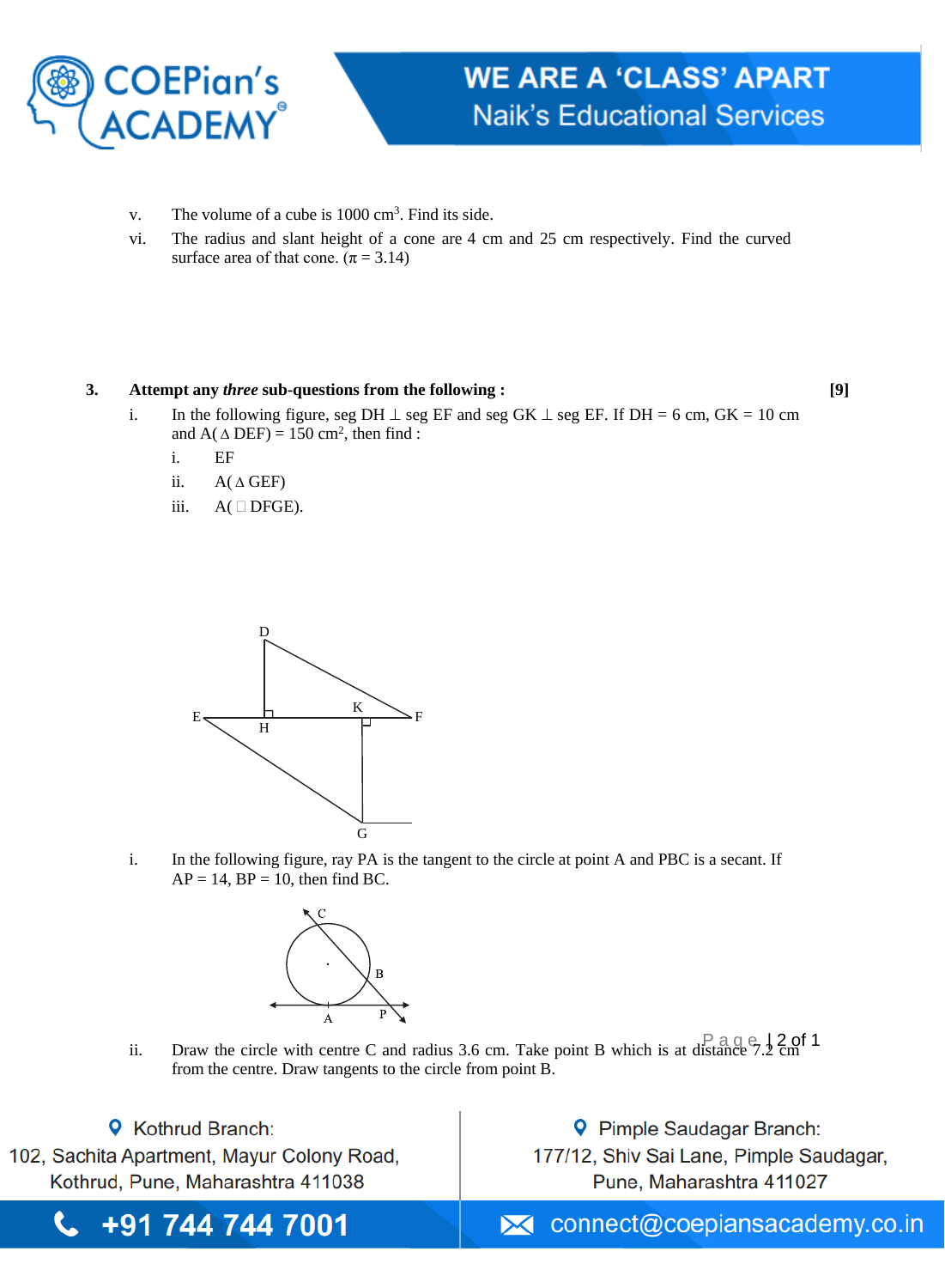

iii. Show that: 
$$
\frac{1-\sin x}{\sqrt{\frac{1-\sin x}{1+\sin x}}}
$$
 = sec  $x - \tan x$ .

iv. Write the equation of the line passing through points  $C(4, -5)$  and  $D(-1, -2)$  in the form of  $ax + by + c = 0.$ 

#### **4. Attempt any** *two* **sub-questions from the following : [8]**

- i. Prove that, "the lengths of the two tangent segments to a circle drawn from an external point are equal".
- distance of 30 m from the root. Find the height of the whole tree. ( $\sqrt{3} = 1.73$ ) ii. A tree is broken by the wind. The top of that tree struck the ground at an angle of  $30^{\circ}$  and at a
- iii. A(5, 4), B(−3, −2) and C(1,−8) are the vertices of a triangle ABC. Find the equation of median AD.

## **5. Attempt any** *two* **sub-questions from the following : [10]**

- i. Prove that, in a right-angled triangle, the square of hypotenuse is equal to the sum of the square of remaining two sides.
- ii.  $\triangle$  SHR  $\sim \triangle$  SVU, in  $\triangle$  SHR, SH = 4.5 cm, HR = 5.2 cm, SR = 5.8 cm and  $\frac{\text{SH}}{\text{S}} = \frac{3}{2}$ . SV 5

Construct  $\triangle$  SVU.

iii. If 'V' is the volume of a cuboid of dimensions  $a \times b \times c$  and 'S' is its surface area, then prove that:

$$
\frac{1}{V} = \frac{2}{S}
$$
\n
$$
\begin{bmatrix} 1 & 1 & 1 \\ a & b & c \end{bmatrix} \qquad | - - -
$$

Page | 3 of 1

**9** Kothrud Branch: 102, Sachita Apartment, Mayur Colony Road, Kothrud, Pune, Maharashtra 411038

t.

**9** Pimple Saudagar Branch: 177/12, Shiv Sai Lane, Pimple Saudagar, Pune, Mah

+91 744 744 7001  $\blacktriangleright$  connect@coepiansacademy.co.in